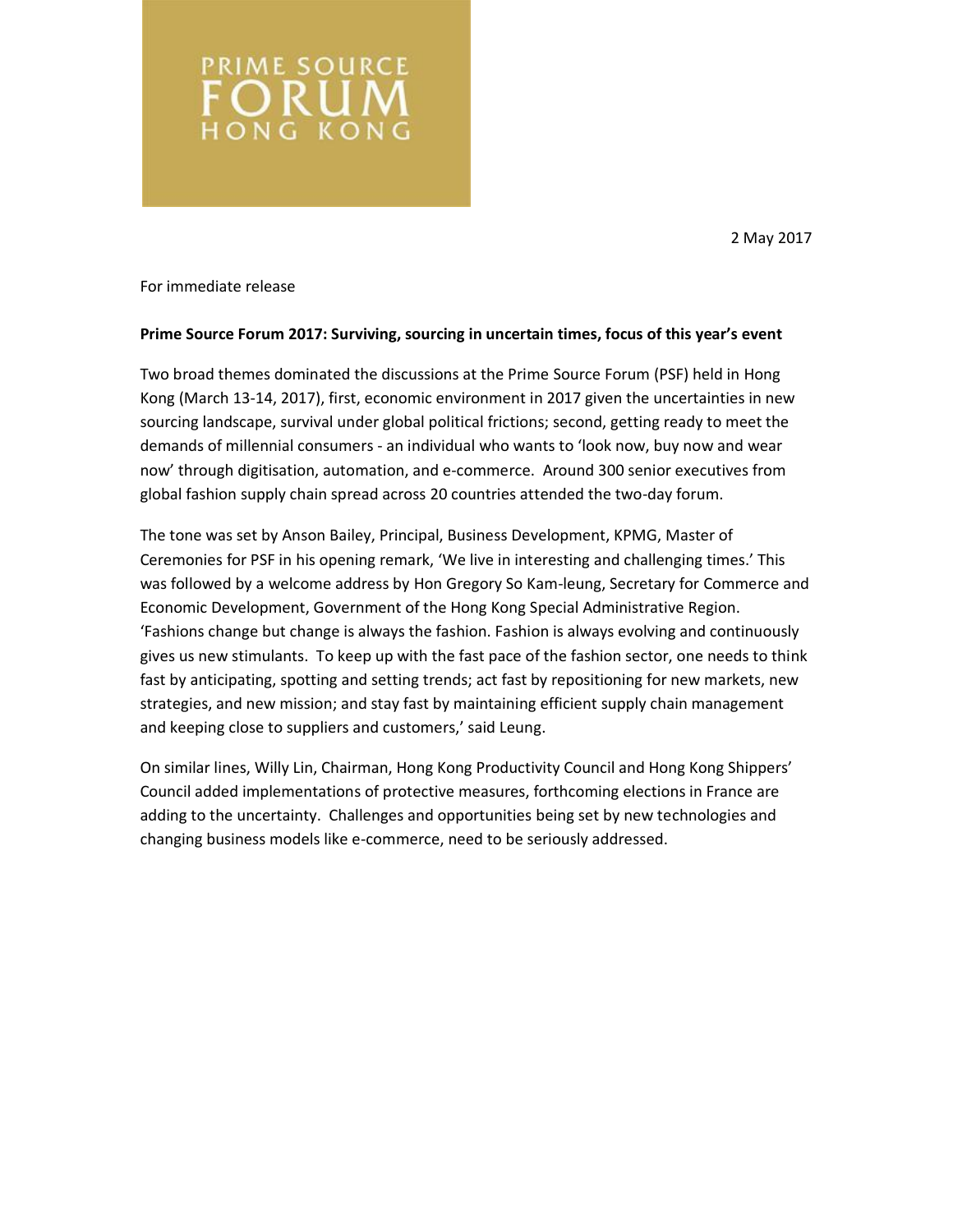**PRIME SOURCE** ORU ONG KON

#### **Focus on Uncertainty**



In his keynote address, Colin Browne, President, Global Sourcing of Under Armour, proposed that the world in 2017 can be described through four overlapping themes: 'Regionalisation', 'Made in America', 'Connected Consumer' and 'Corporate Responsibility.'

Describing each theme, he suggested that politics are shifting away from Globalisation to 'Regionalisation', as counties become more protectionist. It is for the first time to move towards 'Glocalisation' where both onshore and offshore production should be balanced.

The next theme follows on with 'Made in America.' New innovative production and materials allow some production to move back onshore. Browne indicated the need to consider total costs and value as opposed to just FOB costs. This will allow us to better service our consumers, which echoed with his third theme, 'Connected Consumers.'

Consumers have very different demands and expectations including speed, experience and customisation, and expect products and services in 'Corporate Social Responsibility,' the fourth theme detailed in Browne's speech.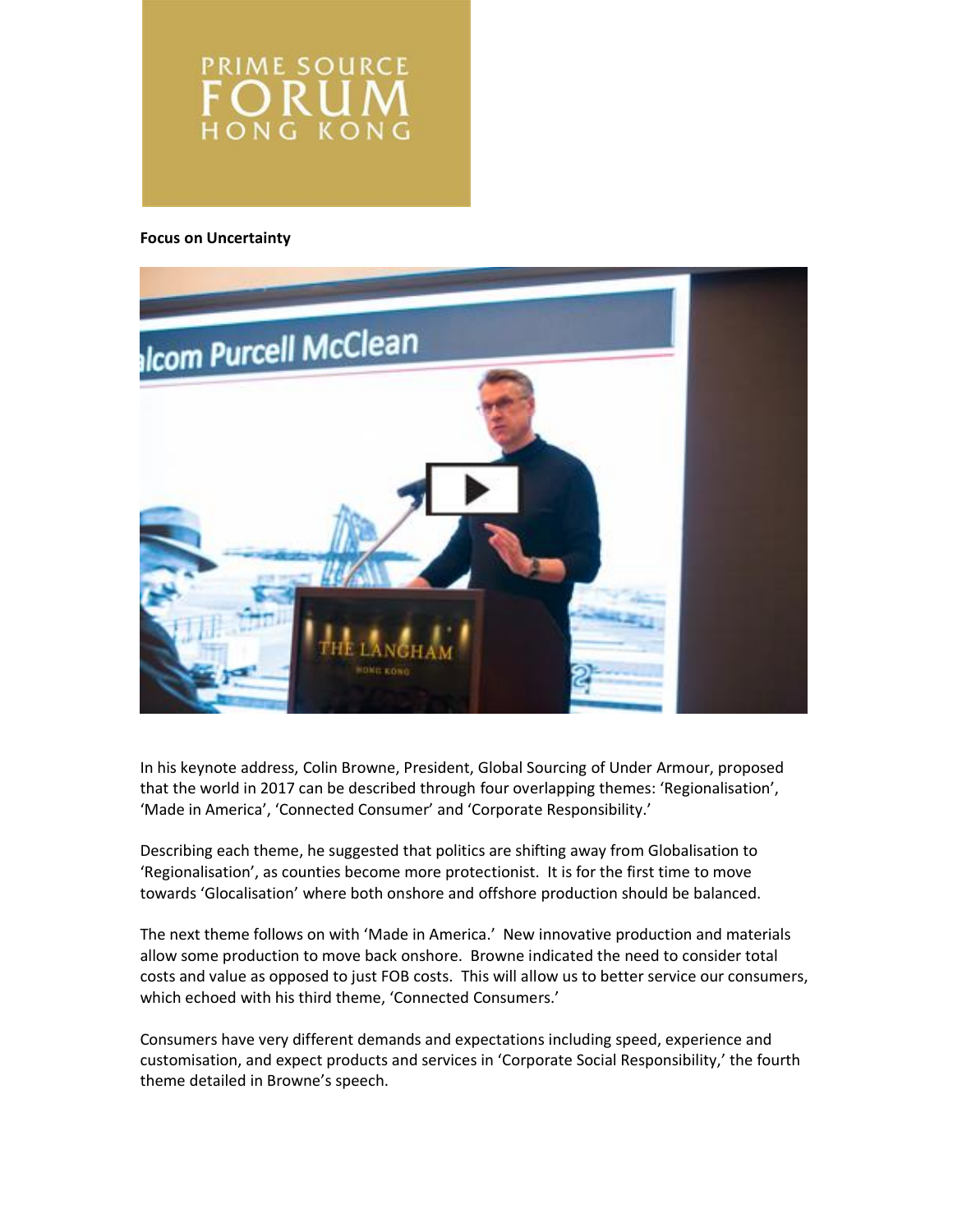

His speech set the tone for the event. He went to say, 'I don't think, TPP and single trade deals are on the cards, there will be bilateral trade deals but Globalisation will slowdown. There are opportunities but as an industry executives need to rethink their traditional low labour cost and long lead time model.

In 'CEO Dialogues', Ben Simpfendorfer, Founder and CEO, Silk Road Associates, spoke on 'The end of the global supply chain, as we know it!' He pointed out global supply chain is experiencing new stress due to rising costs, political and anti-trade policies, complex and fragmented supply chains. China is losing market share in clothing and footwear but gaining share in electronics.

The following session centred around global trade and regulatory landscape. Dr Ms Yifan Hu, CIO Greater China and Chief China Economist, UBS, opined closer sourcing would have an impact on China because of rising costs, demand for fast fashion, more taxes and uncertainties. However, she said China is re-energised, improved on its technical side; hence it stands a good chance even in the new regulatory landscape.

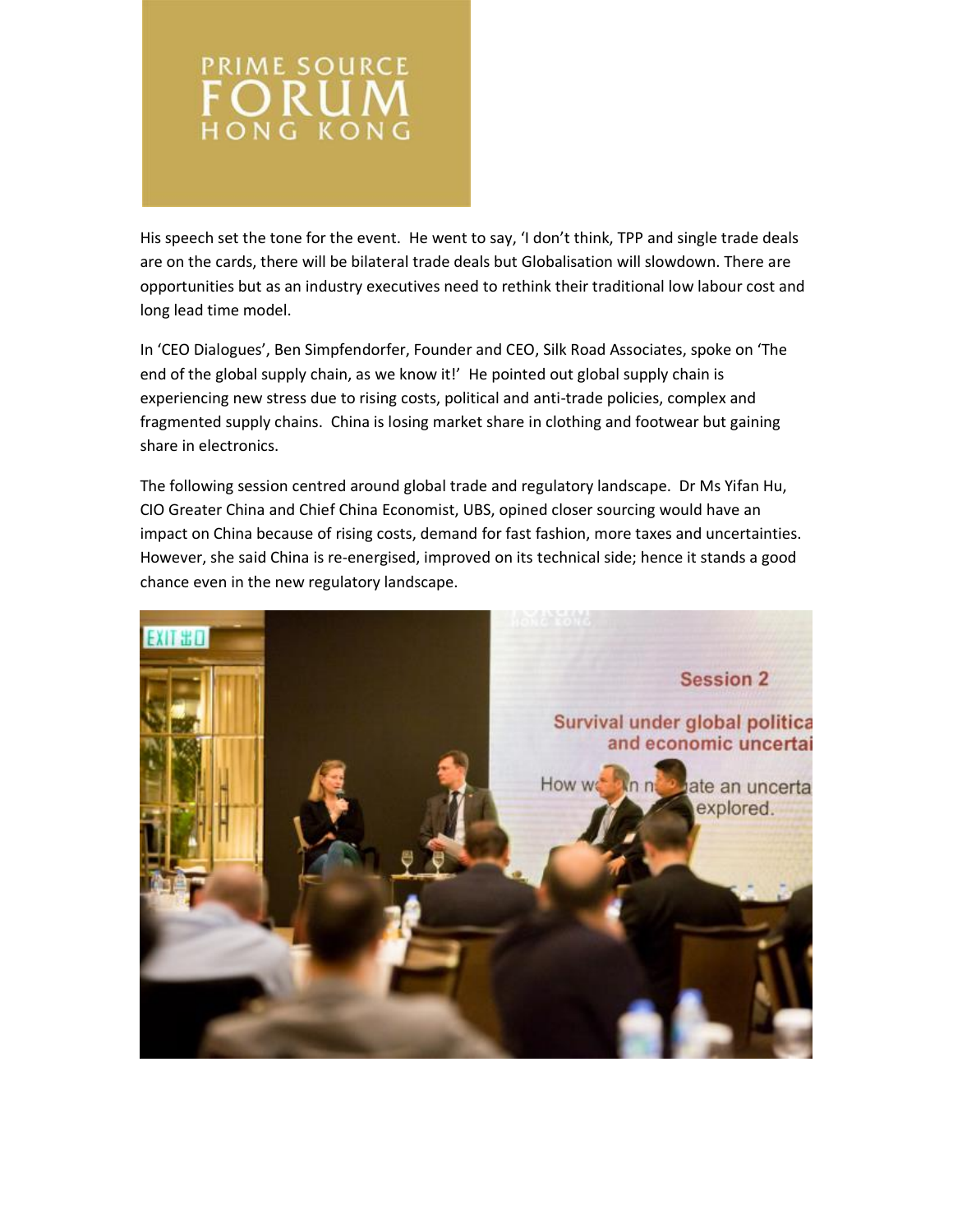# **PRIME SOURCE FORUM**

A session on survival under global political frictions and economic uncertainty, dealt on growing political upheavals across the world. The moderator, Christian Ewert, Director General, Foreign Trade Association explained, 'We advocate against trade barriers, those restrict free trade. 2017 has not started too well for the open trade, as Trump signed to pull out of TPP. Withdrawal is unhealthy and protectionism is against globalisation. France is going for elections; all these developments are setting uncertainty. In 70s, EU got together, countries had duties over 20 per cent and now it is between 1-2 per cent. Brexit is also raising some question marks; overall, business environment is not easy.'

The later part of the day had an interesting session on Sourcing 2020, what does future fashion sourcing landscape hold? 'Sourcing 2020 has to address Consumer in 2020, as manufacturing landscape is changing and moving,' remarked Ms Anne-Laure Descours, Global Director, Development and Sourcing Apparel, Puma SE. The buzzwords would be: collaboration, engagement, flexibility, adaptation and agility.

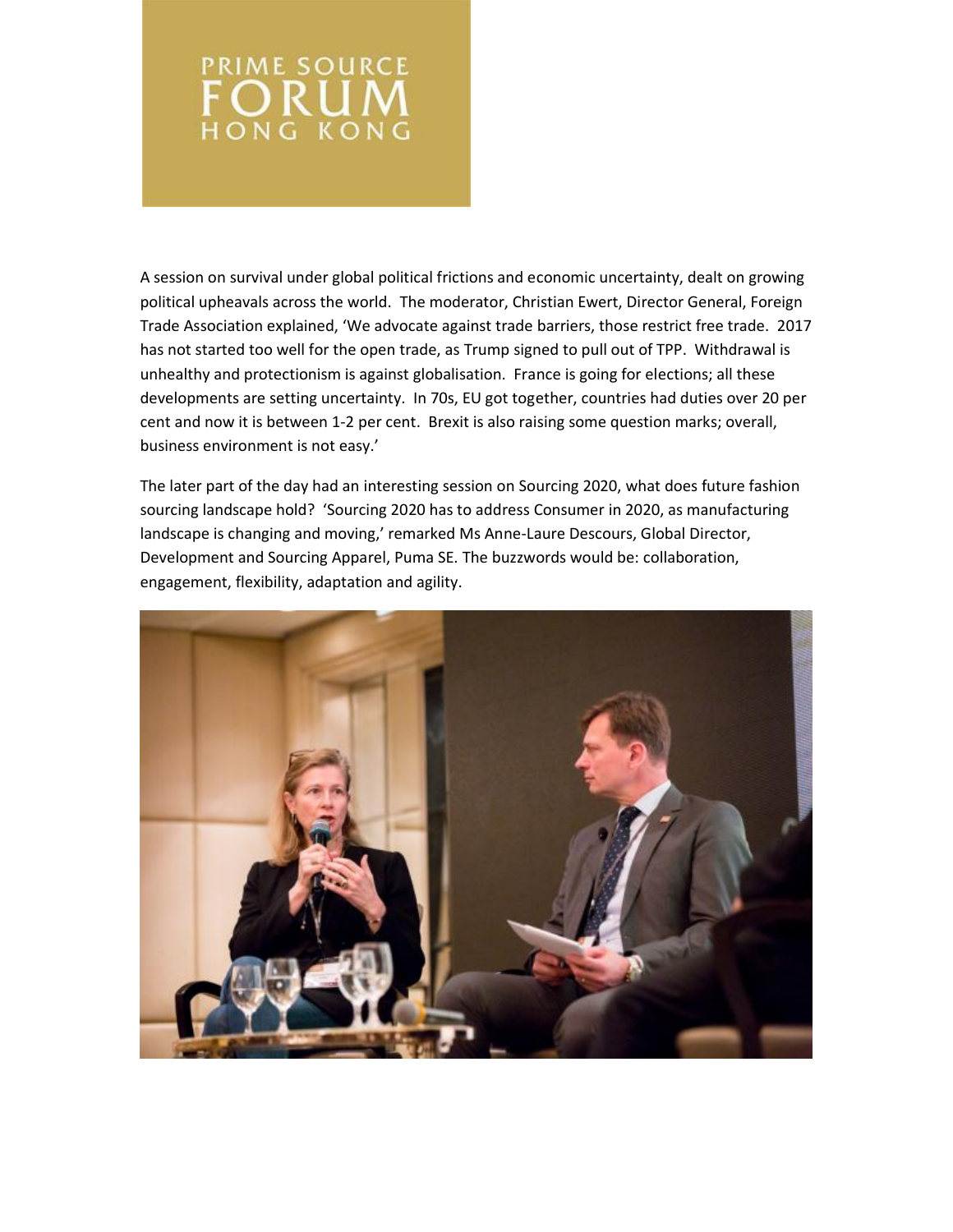

### **Technology, Automation, Data and Digitalisation, the way forward**

Stuart Cranfield, Group Head of Supplier Working Conditions, C&J Clark International Ltd explained, 'Sourcing in next five years, or by 2020, as it is too soon, will only have evolution and not revolution. Reengineer product and process, partnership approach is going to be more critical. We may not have changed fast but we have changed.' He outlined the trends impacting supply chain: faster speed to market, consumer wants to see now, buy now and wear now. There is a demand for broader assortments, smaller runs and personalisation. It is the era of reduced inventories where stores have become extensions of distribution centres. These are driven by technology-led innovation like connected wearables.

Next session on changes in fashion supply chain management and rising star of e-commerce decoded the expanse of e-commerce & m-commerce. Thibault Villet, Co-founder & CEO, Mei.com advised all CEOs engaged in China, in wake of online sales, since it will be almost half the sales in China and increasing social power of WeChat, they need to have strategic approach and goals, which partner to work with, recruit the right team- millennial and others and balance 'We need to learn and mentor. We need to be open minded and collaborative with this millennial.' Villet advised adoption of omni-channel value chains and working closely with designers and platforms. Recruiting and empowering millenniums to drive change. In short, disrupt or be disrupted.

Minnie Bu, Cloud ERP/SCM Solution Director, Oracle Applications Asia Pacific says, the new China is still coming from old generation, most successful online businesses in China are headed by people who are around 50 years old. 'We must start understanding and collaborating with millennial. Chine is unique, we already have well designed platforms, effective logistics and secured online payment systems. Same business model duplicated in any other country may not work and may need changes. Every time you talk about technology solution, now it has to be on mobile.'

Doug Kang, VP Channels & Alliances, Coupa Asia Pacific Japan pointed out technology is playing an increasing role, retail and fashion industry seriously lacks technological investments.

Moderated by Andreas Kim, MD, Greater China, Lectra, the session on 'How to survive in the disruptive era and is technology the answer?' focused on millennial, digitisation, big data and China. Kim said millennial will transform global economy. 'We talked about millennial as consumer but these will also be part of workforce 2 billion millennials across the world and 435 million in China, 86 per cent of millennial in developing countries and 65 per cent of them in three countries viz. China 30 per cent, Brazil and India together 35 per cent make up total 65 per cent.'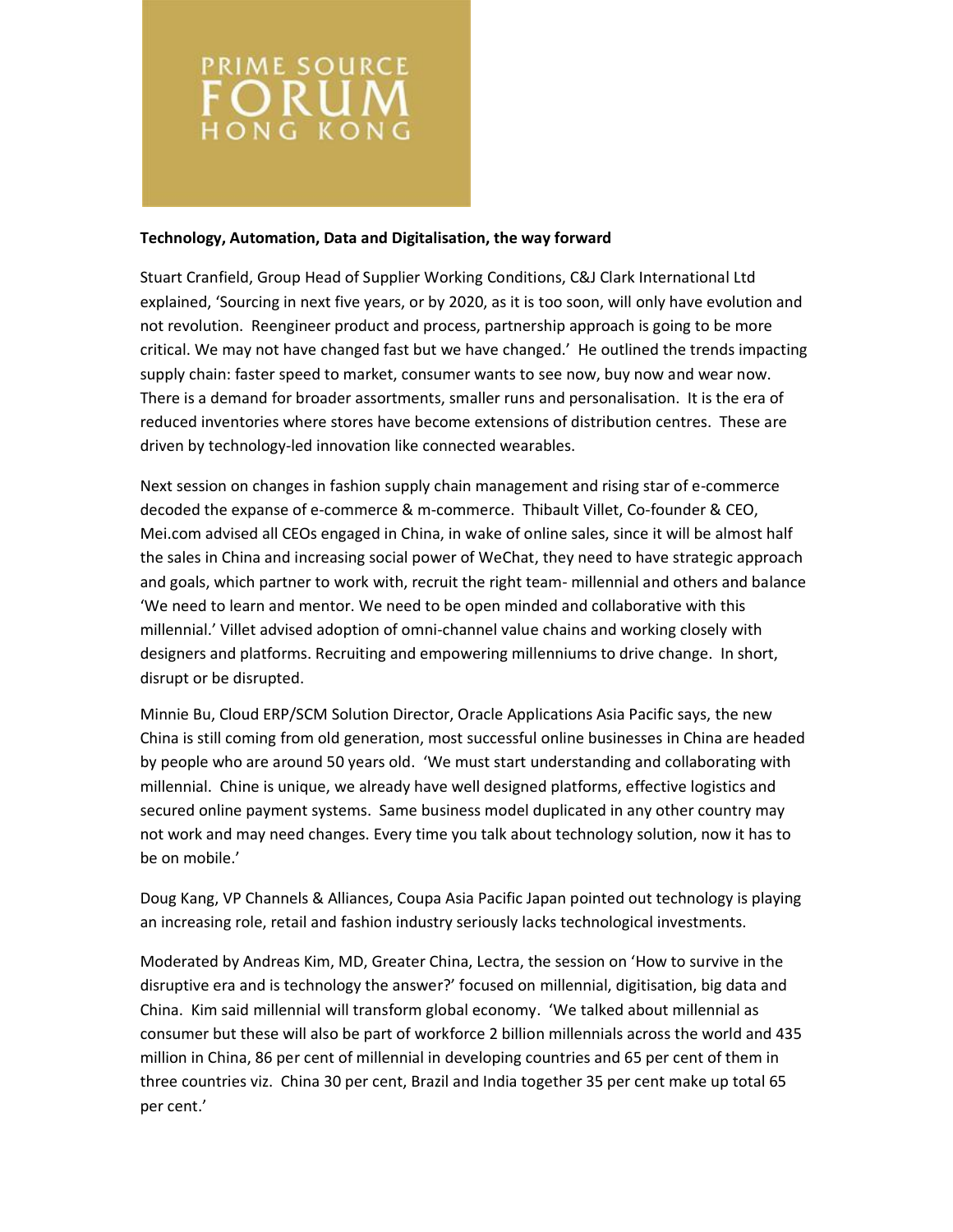

On the topic, China's evolving economy will have global consequences and Made In China 2025, Janice Wang, CEO & Co-Founder, Alvanon said, 'Cross-collaboration is needed to cover the skill gap, learning of industry paired with millennial and new technology bridging the gap. Training millennial about the process and then allowing them to think about disrupting the process, it is a combination of people and mindset.'

Angie Lau, CEO, Clover Group Intl said they started using RFID 11 years ago and migrated technology from scanner to 3D that is technology transformation. 'Millennial doesn't want to enter this iconic industry, we don't have the kind of investment required for technological upgradation, and it can't be done alone without the help of government and educational institutes.'

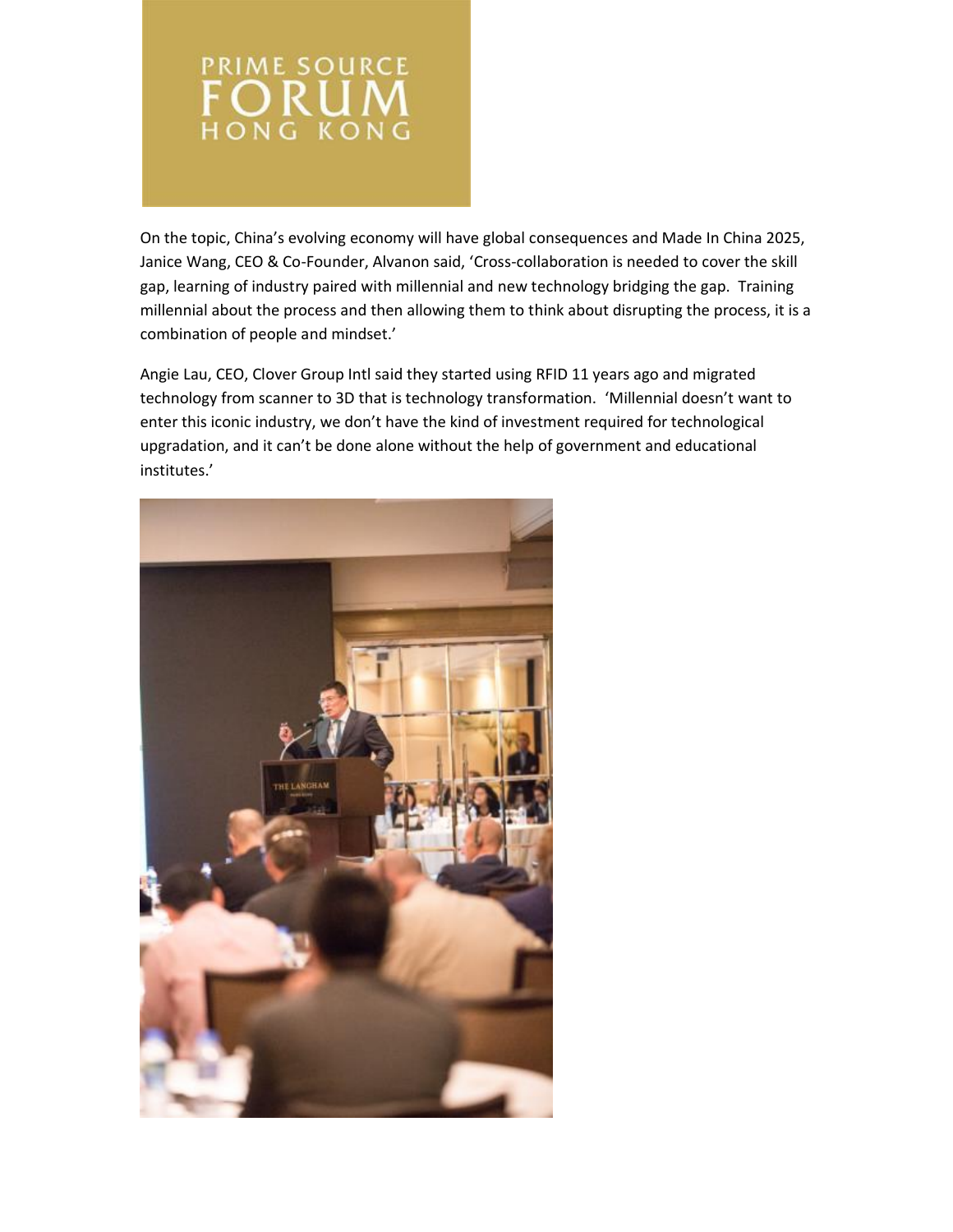

Hong Tianzhu, CEO, Texhong Intl Holdings Ltd was of the opinion that new normal in China is rising wages and evolving consumption. 'Earlier, we had high and rapid growth. Now the new normal is medium or slow speed of growth (6.5 per cent). Core concept of new normal is that innovations occur in developed countries.' Cost of manufacturing is not alone in the process part, it is also related with raw material, and all related costs have to be accounted for. 'That's why, we need verticalisation. Only those who can survive in China, manage elsewhere.' On opportunities for China – Made in China 2025 via transformation and upgrade, Belt and Road Initiatives + TPP 2.0, we have to be more responsive in future. Made in China 2025 would be to make more profits. Industry is not aiming for a huge market but unfortunately targeting smaller sets Hong pointed out.

The entire forum highlighted millennial will transform the global economy. Digitisation will force companies to reinvent themselves. Industry 4.0 will nurture new model.



### **Focus on Ethiopia, Africa**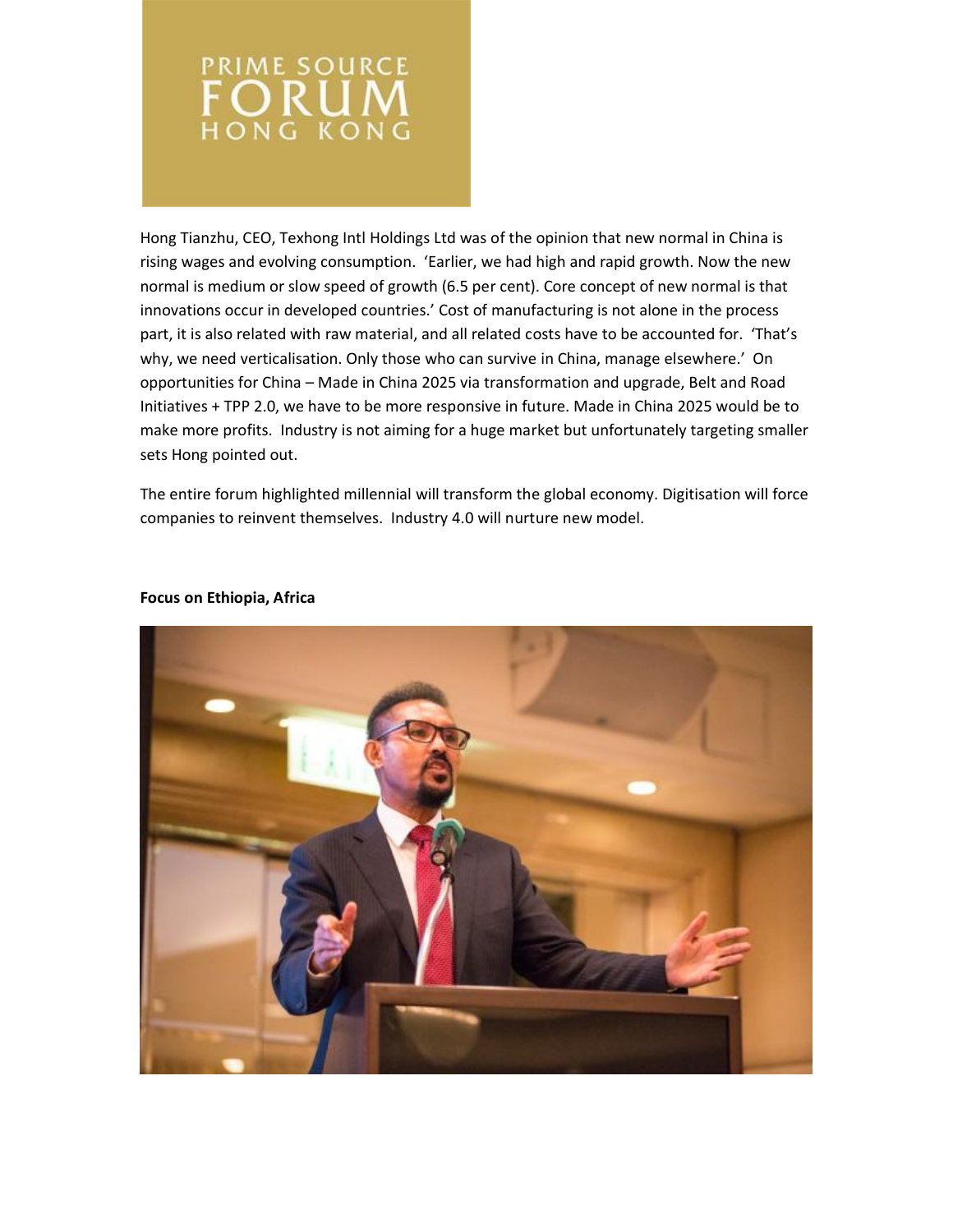

The second day began with a keynote address by Hon Dr Arkebe Oqubay, Minister and Special Advisor to the Prime Minister, the Federal Democratic Republic of Ethiopia. Speaking on why invest in Ethiopia he said, 'Ethiopia has been recognised as the fastest growing country in Africa. GDP growth is 11 per cent for last 13 years. FDI has been flowing, primarily in manufacturing including from China. It employs active labour force of 50 million who are English speaking, and also produces 100,000 graduates every year. Proximity to the EU, US, Middle East and Asia and duty free access to the US and EU through AGOA and EBA, preferential duty treatment to markets such as China, India, Japan, Canada and Australia are added advantages.' Energy/electricity rate is one of the lowest in the world. It enjoys zero tax on exports and zero income tax for 10 years and free land.

Dr Oqubay said, with 1.1 bn population African countries need manufacturing sector. Jobs need to be created as for every direct job, two indirect jobs are created. 'The three key elements needed for clear vision on apparel sector: first, work with closer partners, focus on productivity (skills development/labour intensive); second, availability of sound infrastructure/ample energy; third, learning – government is clear that we need to learn from private sector.'

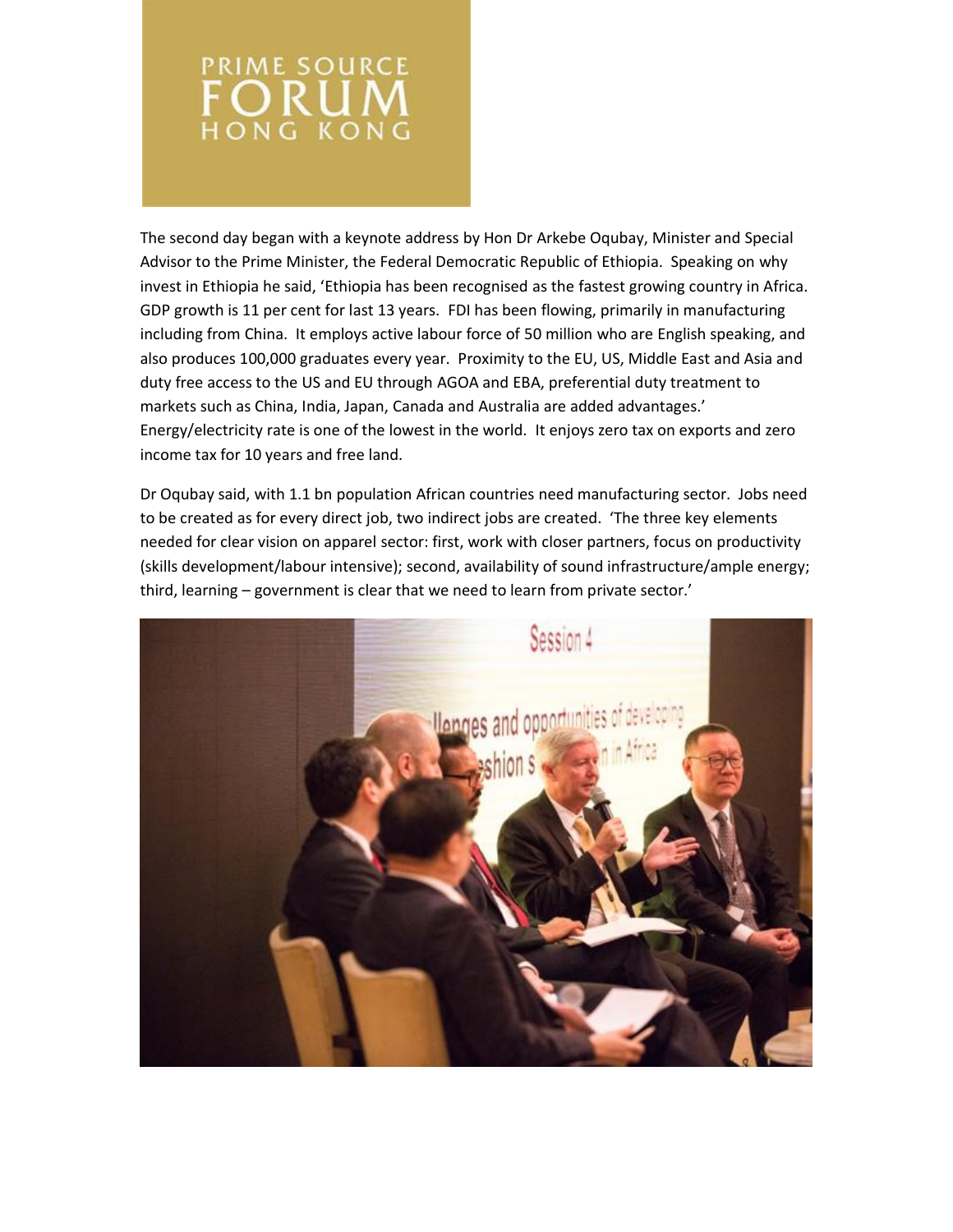

Mark Green, EVP, Global Supply Chain, PVH gave out a check list for sourcing from any region: cheap labour/infrastructure/green energy and duty free access to the US/EU and many Asian countries/incentives from government, government's desire to boost the industry … which showed Ethiopia a perfect match.



# **World Fashion Design Competition honours best in class designers**

The 2<sup>nd</sup> World Fashion Design Competition (WFDA) was held concurrently, with 12<sup>th</sup> PSF, highlighted the collaboration amongst producers, designers and buying offices of multinational brands and e-tailers. Twelve finalists coming from mainland China, Hong Kong and Macau competed in five prizes. Leo Wong of iGift Co Ltd Macau won half of the prizes, including Excellence in Innovation and Excellence in Functionality, and most importantly was the Overall Champion of the Competition. Samuel Wong of Samuel Way Bespoke Shoecrafter also received the prize, Excellence in Commercialisation from Hon. Gregory So Kam-leung and Alessandra Cocchi, Managing Director of Eastmax Fashion. Excellence in Aesthetic went to Pang Ningning from the Beijing Institute of Fashion Technology on behalf of Toread. The beautiful world map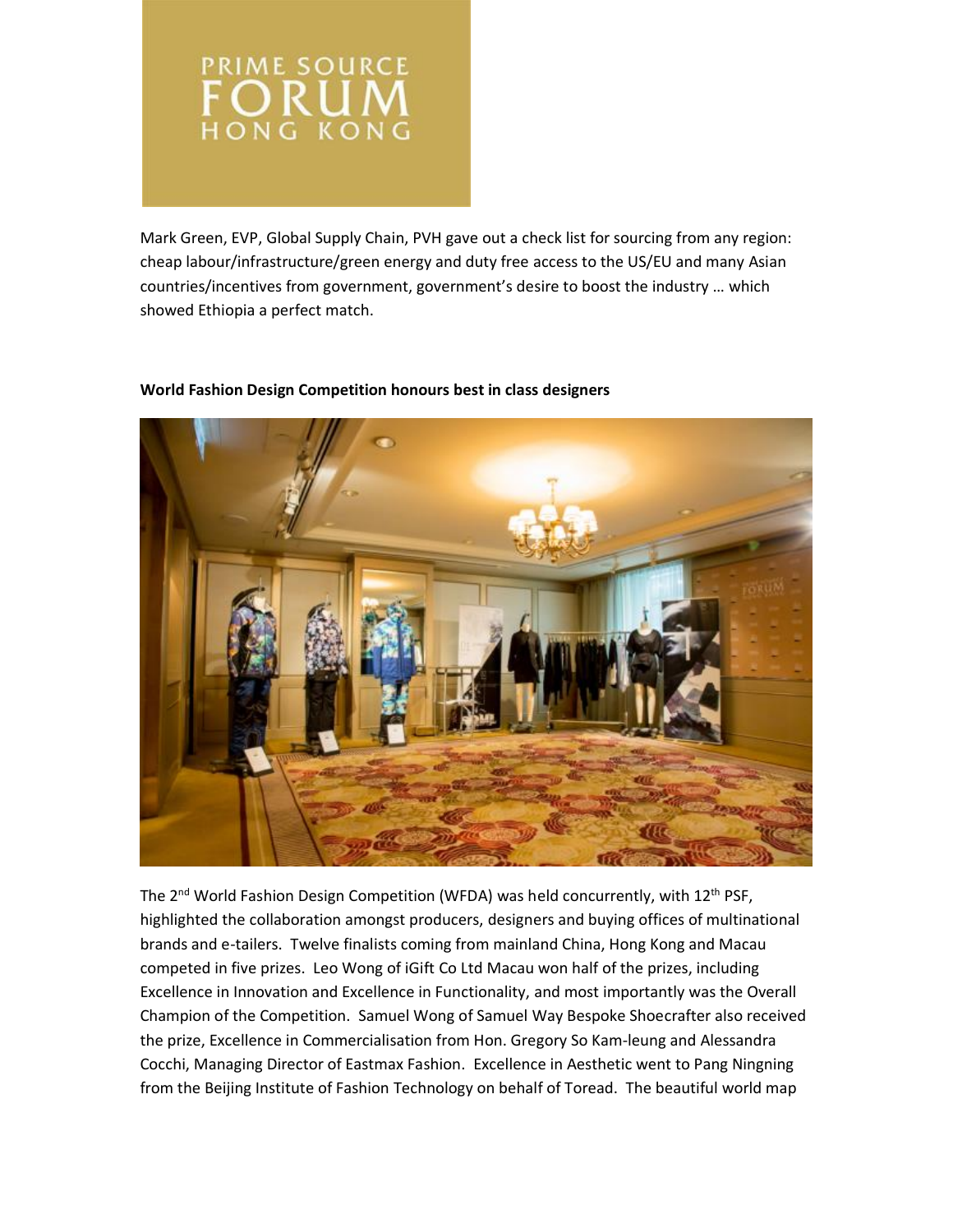

on her ski jacket left very strong impression on judges. Pang's representative received the prize from Bart De Meirsman, Managing Director of QuikSilver.



*Mr. Samuel Wong of Samuel Way Bespoke Shoecrafter received an award of Excellence in Commercialisation from Hon. Gregory So Kam-leung, GBS, JP, Secretary for Commerce and Economic Development, the Government of the Hong Kong Special Administrative Region and Ms. Alessandra Cocchi, Managing Director of Eastmax Fashion Co.*

The jury comprised Alessandra Cocchi and Sylvia Li of Eastmax Fashion; Bart De Meirsman, Managing Director of QuikSilver; Dr Winnie Yu, Professor of ITC, Hong Kong Polytechnic University; Gail Taylor, Professor of Donghua University; Ricky Lau, renowned fashion designer and Anderson Lee, Chairman, Sustainable Fashion Business Consortium who was also Master of the Award Ceremony.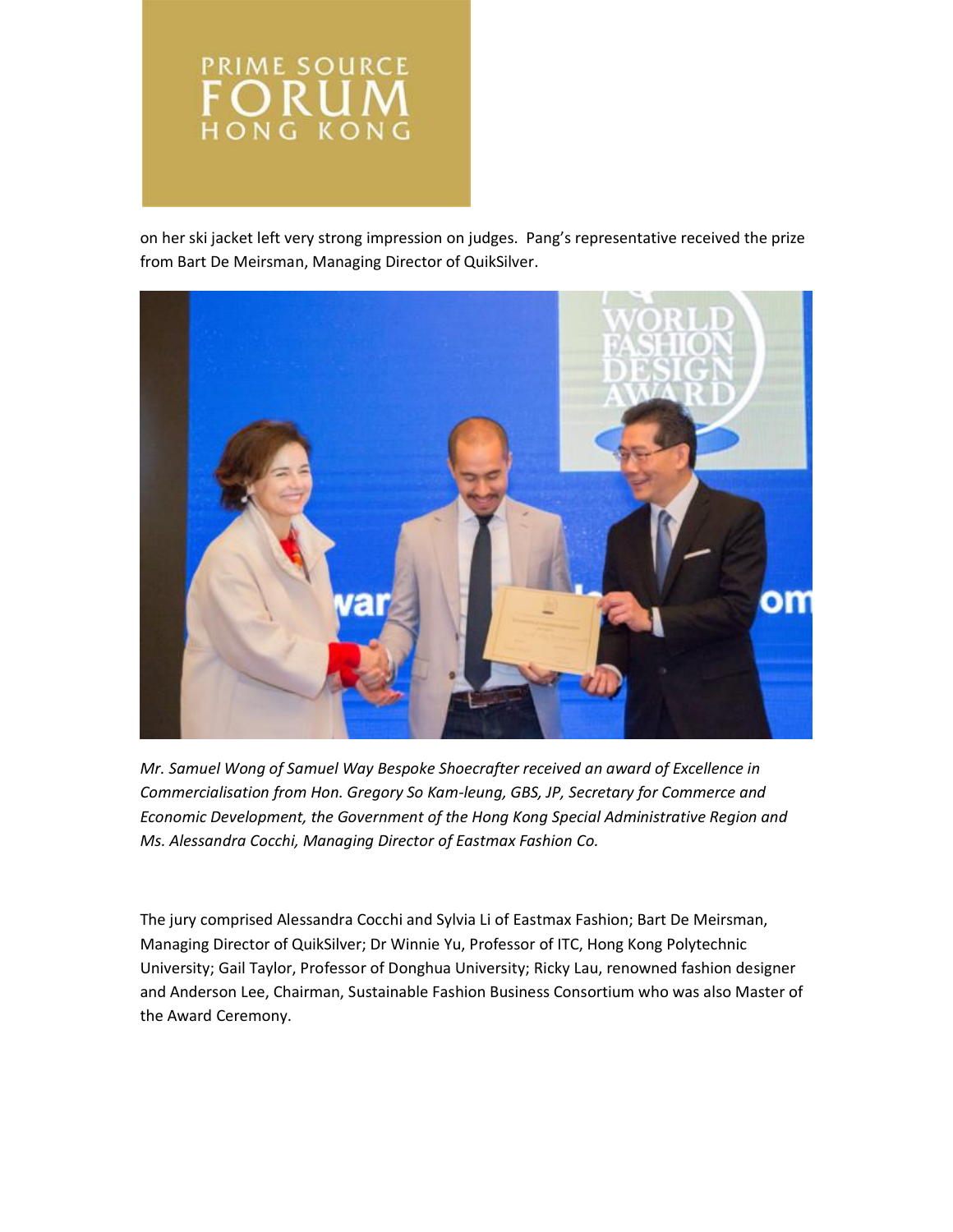# **PRIME SOURCE** ORU **HONG KONG**



*Mr. Bart De Meirsman, Managing Director of QuikSilver presented the award of Excellence in Functionality to a representative of iGift Co Ltd Macau.*

YEH SHEN Ltd, WFDA's organiser will continue to promote the concept to a greater extent, and hopefully there will be more participants with even higher standards of new products to join the competition and to offer more choices with quality to buying offices in the coming years. Martin Keil, Managing Director of YEH SHEN Ltd recognised the involvement of university graduates and manufacturers to develop new garment collections together in the 2017 Competition.

'The goal of WFDA is very much aligned with the mission of Lectra which has been committed to training future professionals in design and product development. Lectra provides tools to, shares best practices and expertise with 850+ schools and universities around the world to train their students, which offers students a great opportunity to learn to take a greater control over processes and at the same time add value to their creativity,' said Andreas Kim, Managing Director of Lectra Greater China, which was the exclusive sponsor of this year's WFDA.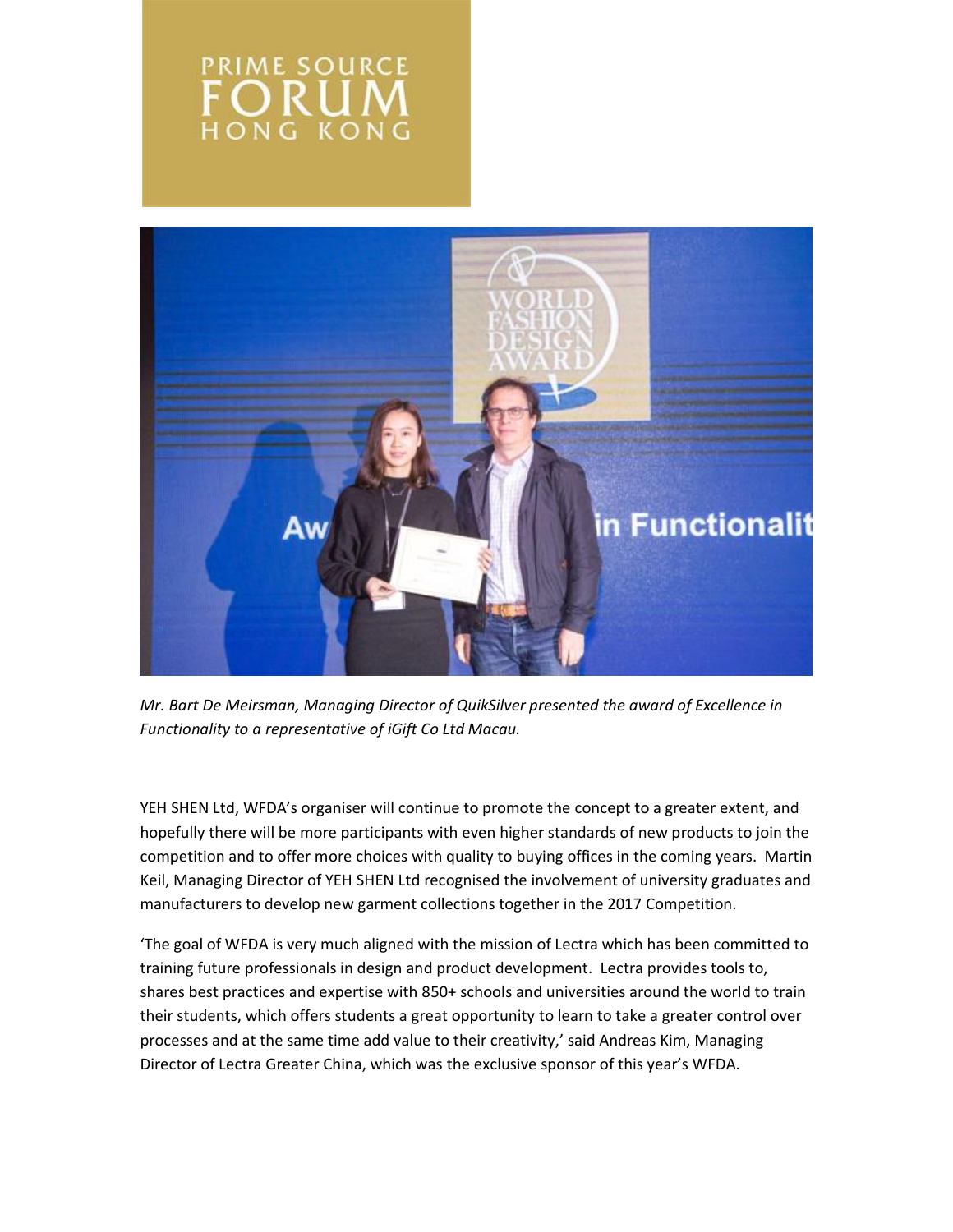# PRIME SOURCE ORU HONG KONG



This interaction between the industry and the world of education offers Lectra an international community to link up companies, schools and new talents together, as what they did with Fashion Institute of Technology (FIT) and JCPenney in the past years.

The next PSF and WFDA Award Ceremony are scheduled in Hong Kong again in Spring 2018.

### **Media contact**

Josephine Ching | Event Director | YEH SHEN Ltd.

T: +852 3478 3767 | E: [josephine@yehshen.com](mailto:josephine@yehshen.com) | W: primesourceforum.com